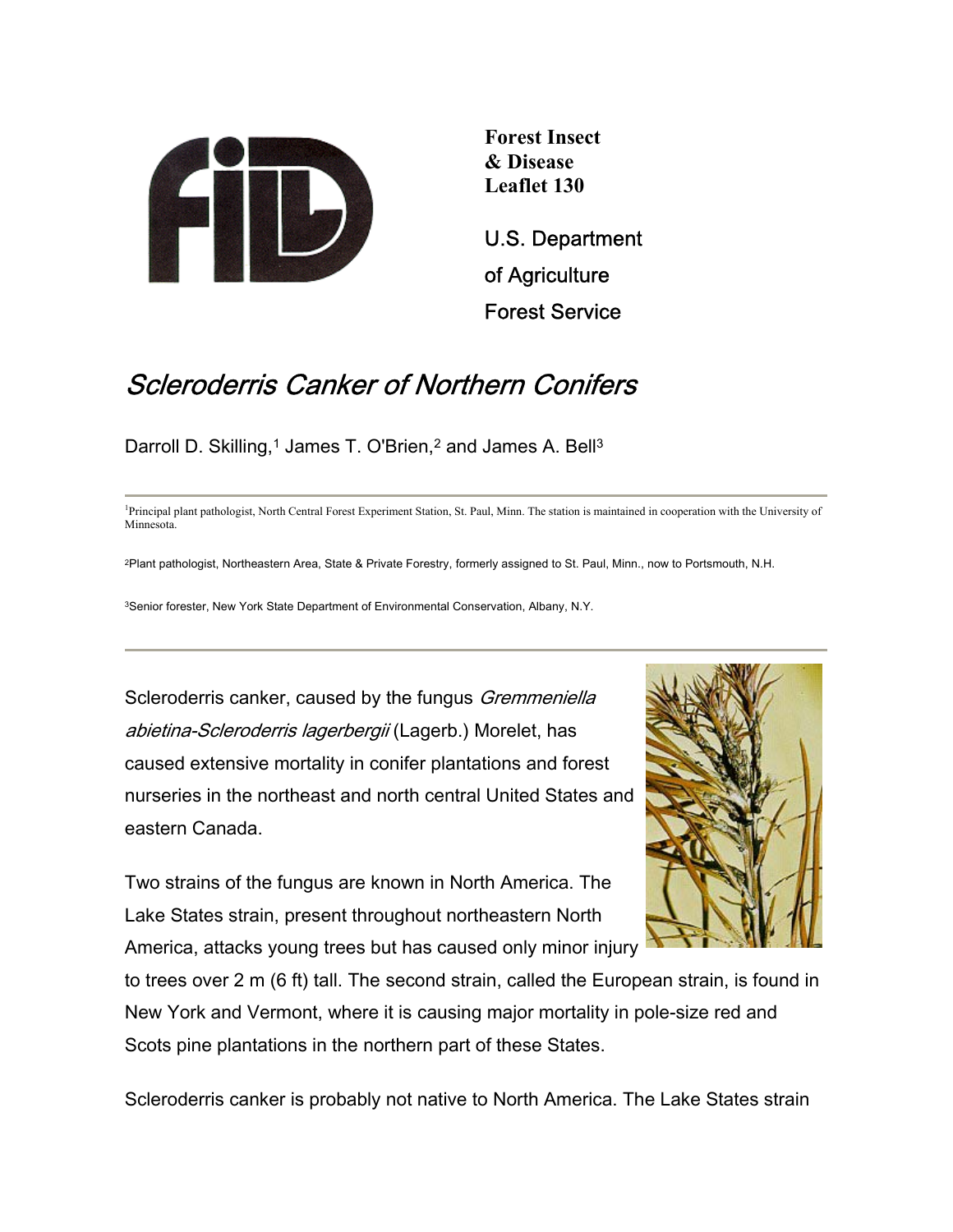was identified in Canada in 1962 and in the United States in 1964. The European strain was identified as such in 1976, though G. abietina (strain undetermined) was identified in New York in 1964. The European G. abietina is identical to isolates of the fungus found in Norway and Finland.

#### **Distribution**

The Lake States strain of G. abietina is present in the northern portions of Michigan, Wisconsin, Minnesota, Vermont, and New York. It is distributed throughout eastern Canada as well as the province of Alberta. Short growing seasons and heavy snowfall seem to favor its development. The European strain is present in New York and Vermont. Laboratory tests indicate that the European strain can develop in warmer climates than the Lake States strain. In North America, scleroderris canker has been found on Scots, red, pitch, white, ponderosa, Austrian, lodgepole, and jack pines, and on white, black, and Norway spruce.

## Life History

In the Lake States strain, primary infection is by windblown ascospores. These are disseminated during moist weather from April to October; the major spore discharge and infection is in June and July. The spores infect through buds or needles, and infected branch tips are



Figure 1. - Red pine with multiple branch tips infected by *S. lagerbergii*.

usually dead the following summer (fig. 1). The fungus usually grows down the branch and into the main stem of the tree, where a canker commonly forms. The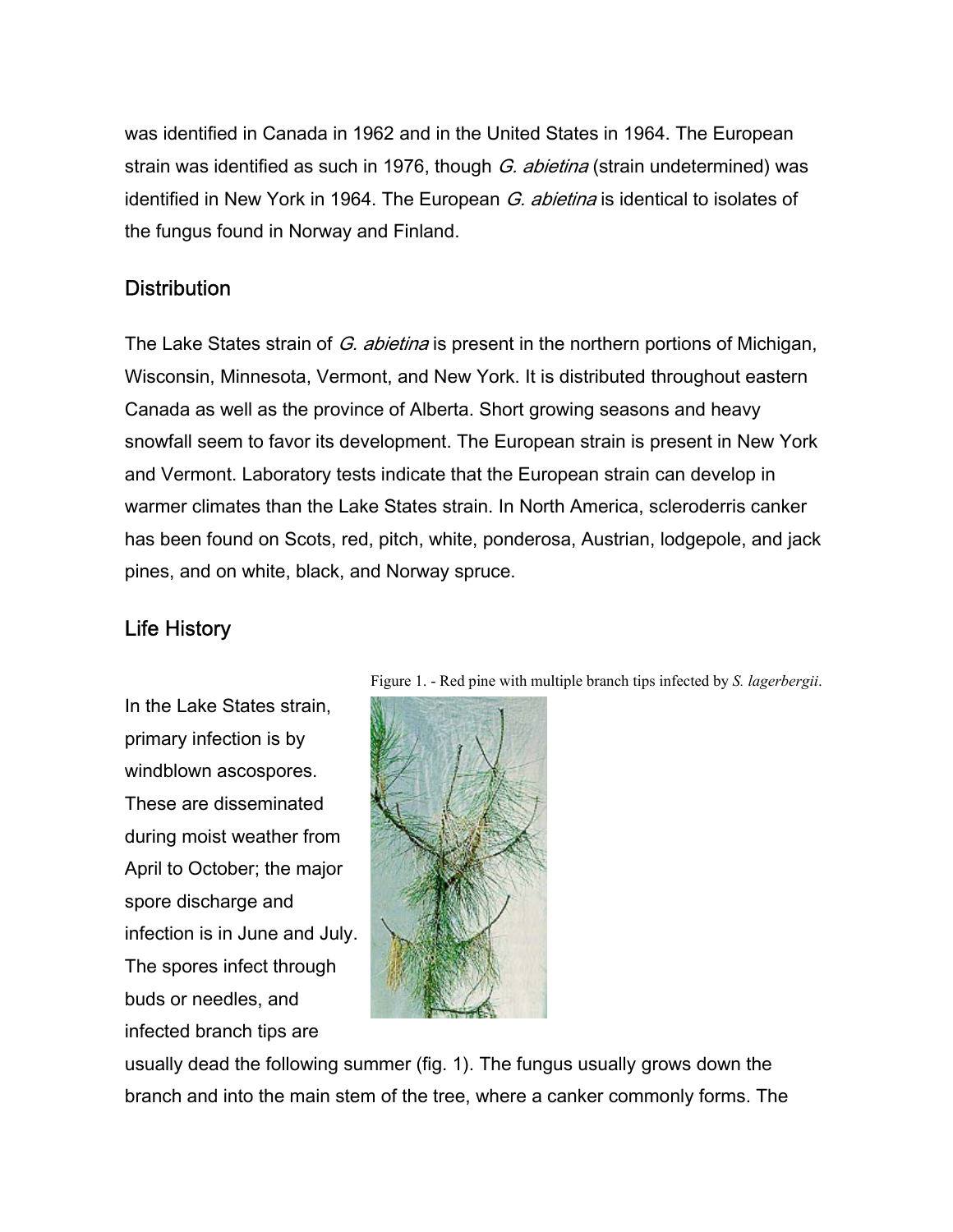stem of a young seedling is quickly girdled, and the tree is killed.

A few months after an infected branch dies, pycnidia appear near the base of dead needle fasicles (cover). Asexual spores (conidia) ooze out of these pycnidia during wet weather from April to October. These spores are transported by rain splash to nearby branches, spreading the infection in individual trees and onto adjacent trees. Apothecial fruiting bodies appear in early summer on branches that have been dead for 1 or 2 years (fig. 2). The apothecia are also commonly found at the base of dead needle fasicles and are often found in association with the pycnidial stage.

Figure 2.- Apothecial fruiting bodies of *S. lagerbergii.* Wind-disseminated ascospores are discharged during moist weather from late April until October.



The life history of the European strain is similar although several differences have been observed. The apothecia which produce windblown ascospores are either very rare or nonexistent in the European strain. At this writing the method of long-distance transmission is unknown although some asexual conidia are airborne. The European strain also produces a second crop of pycnidia during the late fall in New York. Conidia are being released by these fruiting bodies throughout the winter whenever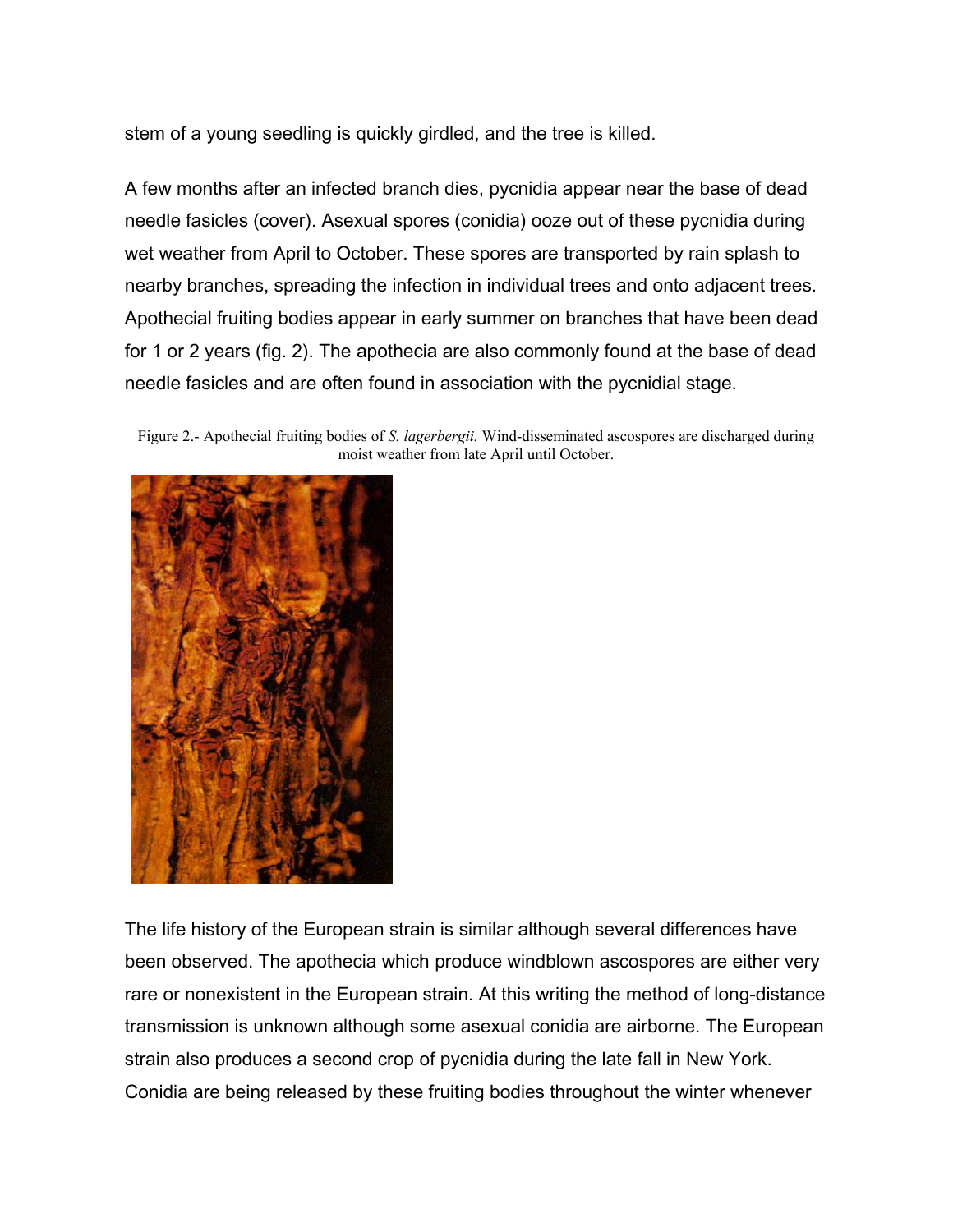the temperature exceeds O° C and free moisture is present. Infection has occurred from these conidia as late as the last week in October. Disease symptoms have been observed within 2 or 3 months after infection by the European strain, compared to 9 months for symptom development with the Lake States strain.

Outplanting infected nursery stock contributes to the long-distance dissemination of scleroderris canker. The fungus may also be carried long distances on infected pine Christmas trees.

## Symptoms and Damage

The first symptom of infection by G. abietina in plantations is usually the dieback of buds and the discoloration of needles on the previous season's growth. Needles infected with the Lake States strain turn orange at the base during early May, approximately 9 months after infection.

By midsummer the needles are brown. These needles are very loose and usually drop off, leaving a bare branch tip as in figure 1. The European strain causes similar dieback symptoms during May, but a second dieback may occur during late July. The July dieback occurs on needles infected in early spring. After infection, the fungus grows down the branch until it reaches the main stem of the tree. Young trees are girdled quickly and die within a few months. On larger trees, branch infection is usually arrested before reaching the main stem by such things as competition from saprophytic fungi, or breakage of infected branches by heavy, wet snow. Stem infections frequently form a canker. This canker may eventually be overgrown, but usually will deform the stem. Small cankers are fairly common on branches infected with the European strain of G. abietina, but are rarely found on branches infected with the Lake States strain. A characteristic yellow-green stain color is commonly observed in the cambial zone of recently killed tissue.

The time that the Lake States strain first infects a plantation affects the severity of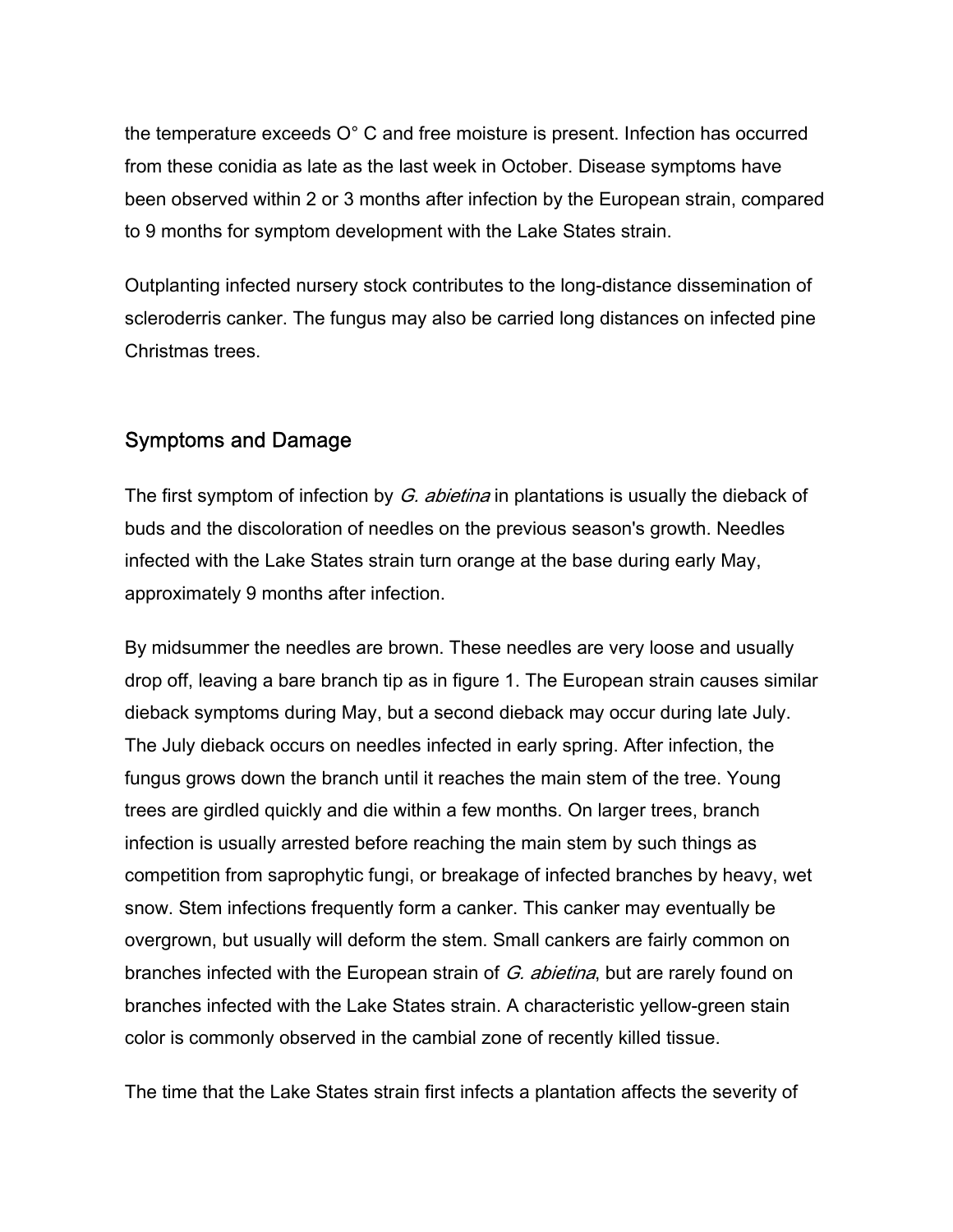damage. A high percentage of trees may be killed in stands heavily infected during the first 5 years after planting. Infections that start in plantation trees 2 m (6 ft in height cause only minor damage. Although the lower branches of these trees are killed, the disease does not move into the tops or the trunks of the trees and normally causes little tree mortality.

Damage from the European strain is much more serious. This strain is able to attack and kill branches throughout the entire tree. Infected branches have been observed 25 m (82 ft) above the ground. Large trees are killed when infection rapidly builds up throughout the entire crown and kills all the branches. In 1976, the European strain was found on some 14000 hectares (34,000 acres) in northern New York State. Serious damage has been primarily in red, jack, and Scots pine plantations planted during the 1930's (fig. 3). In several areas the fungus killed most of the natural Scots pine reproduction. The European strain is present in several plantations in Vermont, but the area involved is not large at the present time. The potential for this strain to spread into pine stands outside New York and Vermont is very real. If the damage pattern observed in New York is repeated throughout North America, our red, jack, ponderosa, lodgepole, Austrian, and Scots pines are in serious jeopardy.

Figure 3.-Red and Scots pine killed by European strain of *S. lagerbergii*.



## **Control**

Cultural. - The Lake States strain of G. abietina can best be controlled by planting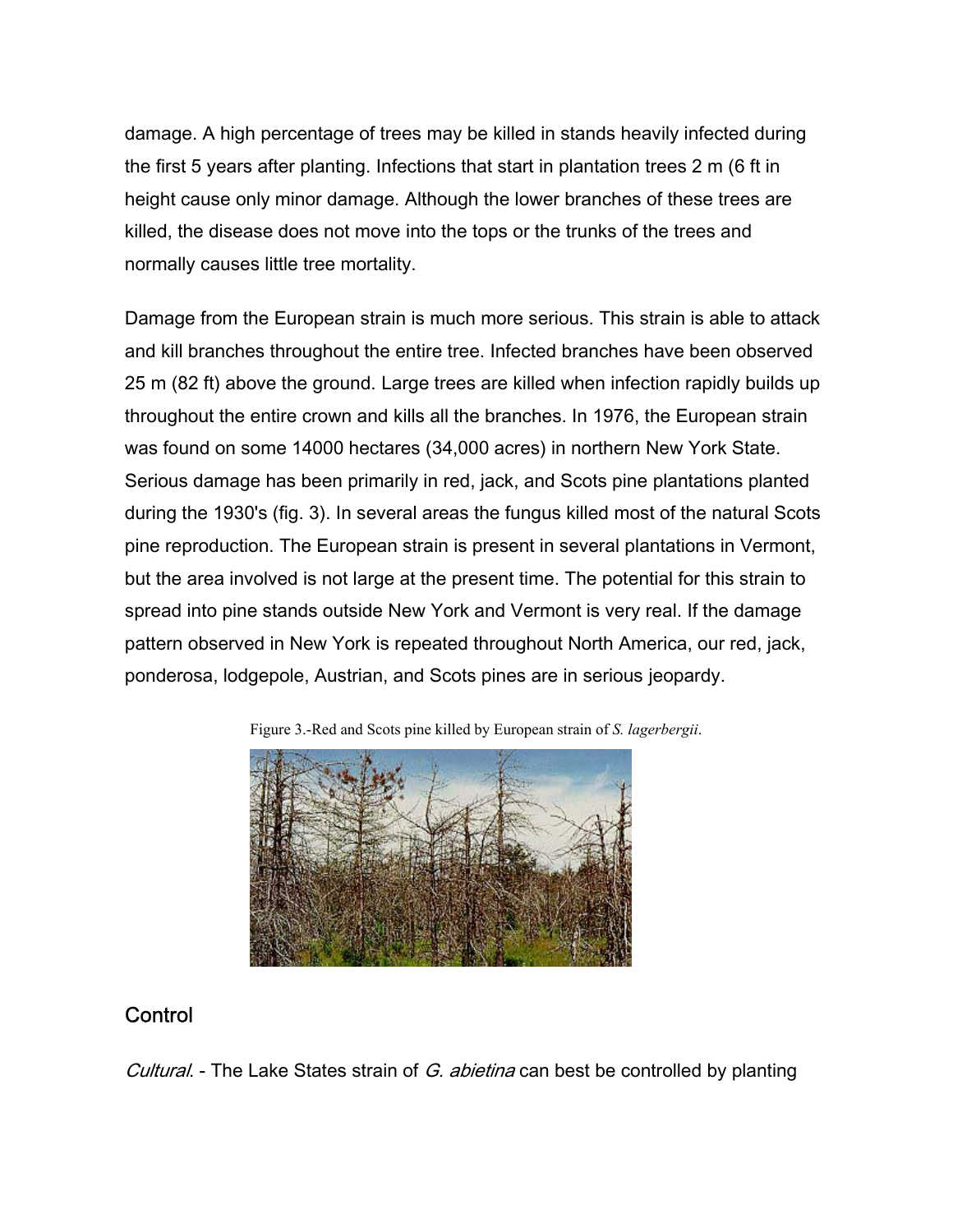disease-free stock in areas where no infected trees are present. Ideally, nursery stock would be produced in areas where scleroderris canker is absent. Fall planting should be discouraged if the possibility of infected planting stock exists. Infected seedlings frequently cannot be recognized until the late spring. New plantations of susceptible species should not be established in areas where trees infected with scleroderris canker are present.

Chemical. - The fungicide chlorothalonil is registered for the prevention of seedling infection by *G. abietina* in nurseries.

Regulatory. - The possibility of spreading the European strain of G. abietina on infected Christmas trees has caused considerable concern. Studies in New Brunswick have confirmed that the fungus can be spread on cut Christmas trees. Regulatory action by the United States and Canada now prohibit the movement of Christmas trees and nursery stock from areas where the European strain is present.

Resistant species. -Jack pines have been found in Ontario that are resistant to the Lake States strain of G. abietina. Scots pine selections have shown resistance to tile European strain. Certain white pine and varieties of spruce are quite resistant to the European strain and balsam-fir is immune. No resistance to either strain has been observed in red pine.

#### **Caution**

Pesticides used improperly can be injurious to man, animals, and plants. Follow the directions and heed all precautions on the labels.

Store pesticides in original containers under lock and key - out of the reach of children and animals - and away from food and feed.

Apply pesticides so that they do not endanger humans, livestock, crops, beneficial insects, fish, and wildlife. Do not apply pesticides when there is danger of drift, when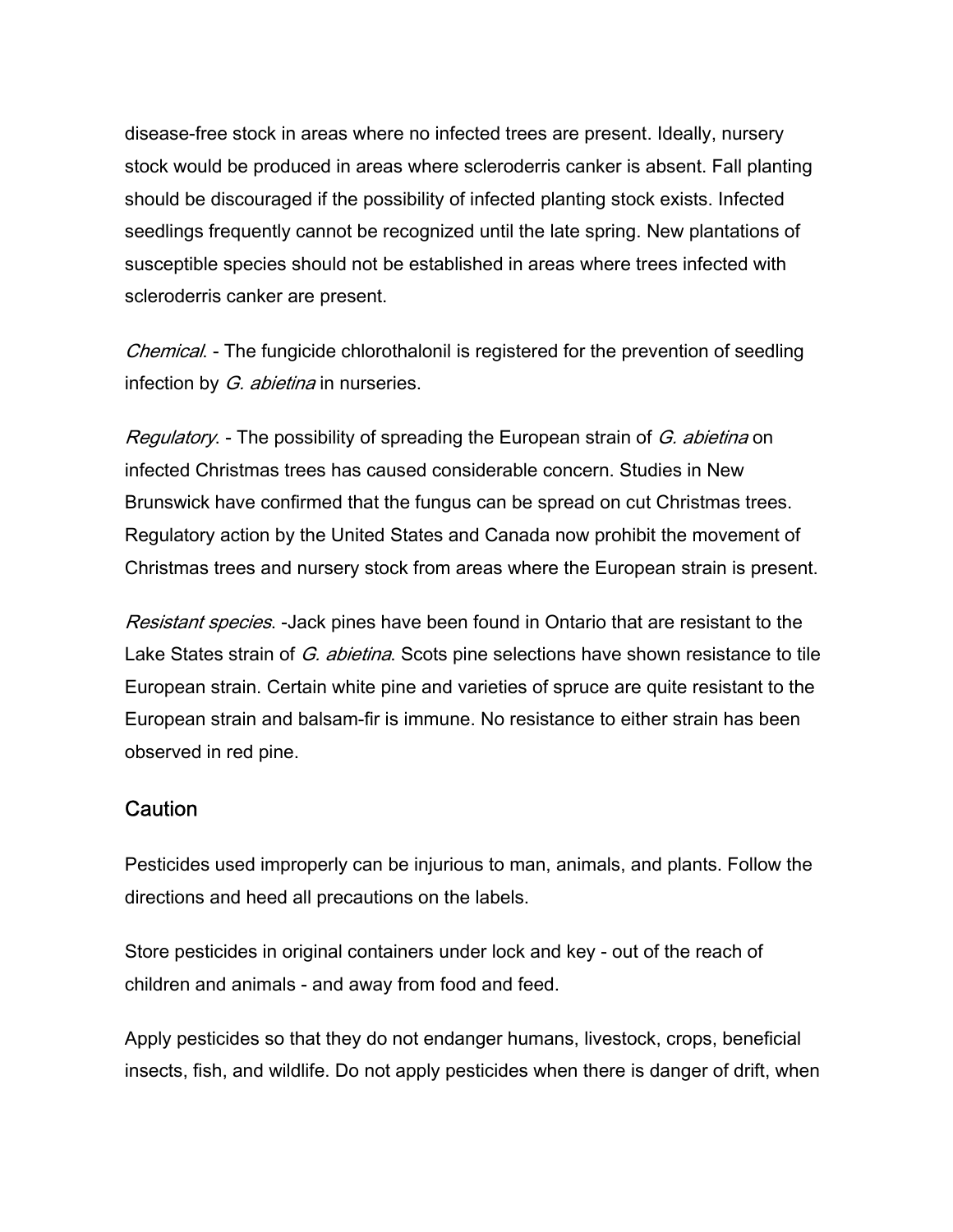honey bees or other pollinating insects are visiting plants, or in ways that may contaminate water or leave illegal residues.

Avoid prolonged inhalation of pesticide sprays or dusts; wear protective clothing and equipment if specified on the container.

If your hands become contaminated with a pesticide, do not eat or drink until you have washed. In case a pesticide is swallowed or gets in the eyes, follow the first aid treatment given on the label, and get prompt medical attention. If a pesticide is spilled on your skin or clothing, remove clothing immediately and wash skin thoroughly.

NOTE: Some States have restrictions on the use of certain pesticides. Check your State and local regulations. Also, because registrations of pesticides are under constant review by the Environmental Protection Agency, consult your local forest pathologist, county agricultural agent, or State extension specialist to be sure the intended use is still registered.

#### References

Dorworth, C. E. 1972. Epidemiology of *Scleroderris lagerbergii* in central Ontario, Can. J. Bot. 50:751-756.

Ohman, John H. 1966. Scleroderris lagerbergii gremmen: the cause of dieback and mortality of red and jack pines in upper Michigan plantations. Plant Dis. Rep. 50:402-405.

Skilling, D. D. 1972. Epidemiology of Scleroderris lagerbergii. Eur. J. For. Pathol. 2:16-21.

Skilling, D. D. 1977. The development of a more virulent strain of *Scleroderris lagerbergii* in New York state. Eur. J. For. Pathol. 7:297-302.

Skilling, D. D., and C. E. Cordell. 1966. Scleroderris canker on National Forests in upper Michigan and Northern Wisconsin. USDA For. Serv. Res. Pap. NC-3. 10 p.

Skilling, D. D., and J. T. O'Brian. 1978. How to identify scleroderris canker and red pine shoot blight.